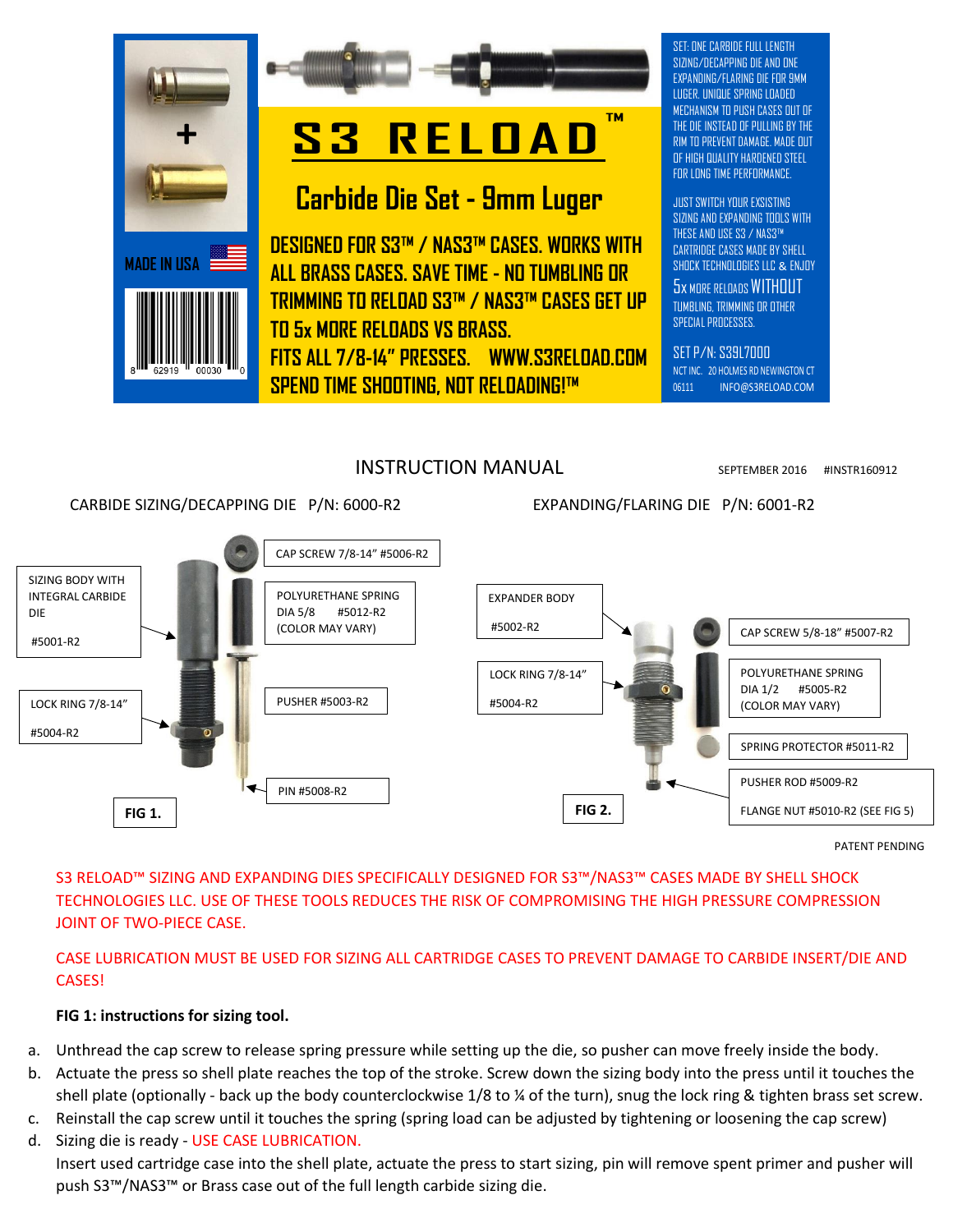

IF DECAPPING PIN IS BENT OR DAMAGED, JUST PULL IT OUT AND ROTATE IT AT THE SAME TIME USING PLIERS – TRY NOT TO BREAK/SNAP THE PIN. GENTLY TAP IN A NEW REPLACEMENT PIN WITH A SMALL SOFT HAMMER. PIN SHOULD BE PUSHED TO THE BOTTOM OF THE HOLE & STICK

### **WARNING!**

This product is designed only for use on 9 mm Luger cases. **Do not** re–work or re-load cases which fail to have a trim length of 0.754 inches (19.15 mm); cases which are cracked or deformed, which have any separation along the length of the casing, or which contain gunpowder or an unexpended primer. Use only clean inspected cases. Follow all the safety instructions provided by the maker of your press. Wear safety glasses. Caution: Do not use a die unless all the threads of a cap are engaged with the end of the die. A spring might "pop" a cap which is not properly threaded into the die, with risk of serious injury.

After shooting, S3™/NAS3™ case may shrink in length and grow in diameter. After sizing with S3 RELOAD™ tool, a case should return to a nominal original dimensions. See FIG 4.

**FIG 4.** 

THIS PICTURE SHOWS PROPERLY SIZED CASE WITH S3 RELOAD™ DIE.



#### **FIG 2: instructions for expanding tool.**

- a. Unthread the cap screw to release spring pressure while setting up the die, so pusher rod can move freely inside the body.
- b. Insert SIZED cartridge case into the shell plate, actuate the press so shell plate reaches the top of the stroke. Screw down the expander body into the press until you feel that the EXPANDER touches/engages the top of the case. See FIG 5.
- c. Raise the press handle to disengage the EXPANDER. Screw in the expander body 3 full turns to lower it around 0.210". This gives you an "APPROXIMATE STARTING POSITION" for proper case mouth flare. Note that one full turn of the die/body is approximately 0.070".
- d. Reinstall the cap screw until it touches the spring (spring load can be adjusted by tightening or loosening the cap screw).
- e. Actuate the full stroke of the press to start expanding/flaring of the case. Measure the flaring of the case mouth. This is a trial-and-error adjustment. Continue setting up/adjusting process until desired flaring is achieved. Try adjustments in ¼ turn increments or less. Tighten the lock ring and set screw to lock the position of the die once desired location is found.